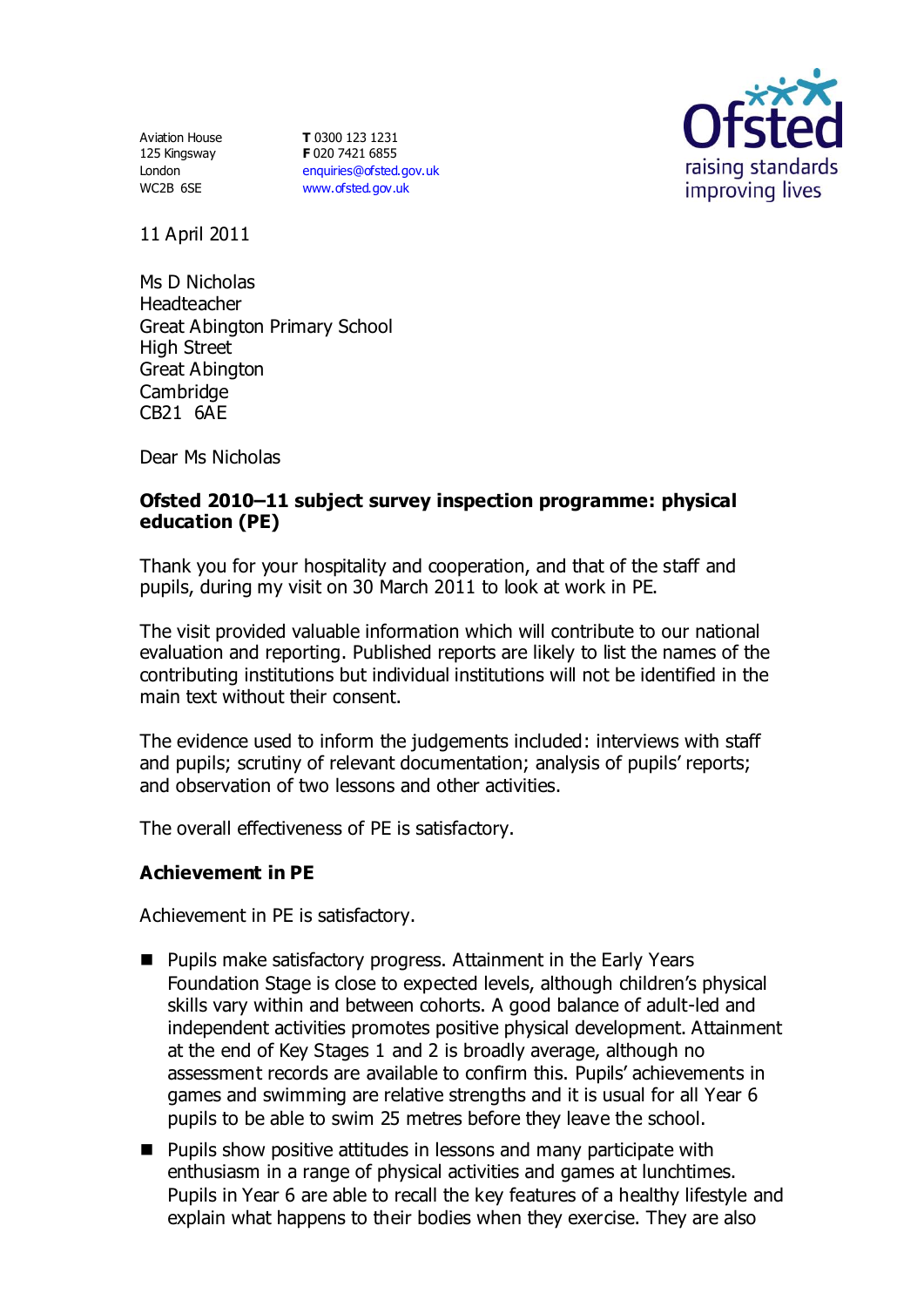trained to lead play activities for younger pupils and contribute their views on how provision in PE might be improved. Many pupils are involved in playing sport outside of school, including some individuals who are higher level performers.

## **Quality of teaching in PE**

The quality of teaching in PE is satisfactory.

- Improvements in planning and support from a leading teacher for PE have strengthened the overall quality of teaching in the last year. Good and satisfactory teaching was observed. A suitable lesson structure is in place and teachers' planning identifies what pupils will learn and how it will be assessed. Teacher's demonstrations and models displayed through information and communication technology were used well in one lesson. Teaching assistants are deployed suitably to support individuals and assess learning. Less effective aspects of teaching are: not ensuring that learning takes place at a brisk pace; and not providing suitable challenges for able pupils.
- When the teaching is good, questioning and observations are used routinely to assess learning, and plans scrutinised indicate that assessments made in lessons help to inform future planning. Detailed assessments and records are kept of children's achievements in the Reception and Year 1 class, but adopting a more systematic approach to assessing and recording attainment and progress has only just begun in the other classes.

# **Quality of the curriculum in PE**

The quality of the PE curriculum is good.

- $\blacksquare$  Breadth and continuity in the curriculum have improved recently following a revision of the long-term plan for PE, and all areas of learning are included in a well-balanced programme. Pupils enjoy two hours of timetabled PE each week and this is supplemented with independent outdoor learning opportunities for the youngest children. Many pupils benefit from attending after-school sports clubs run by staff and visiting coaches. A positive association with the local sports partnership enables pupils in most year groups to take part in festivals and tournaments.
- The links between PE and other subjects, such as science, help to enhance pupils' learning about being healthy. Work in dance is also linked to thematic topics. All pupils have the chance to swim in the on-site swimming pool and older pupils take part in a number of outdoor and adventurous activities during a residential visit. Leaders also look for new ways to widen pupils' involvement in different physical activities, for example in diving.

## **Effectiveness of leadership and management in PE**

The effectiveness of leadership and management in PE is good.